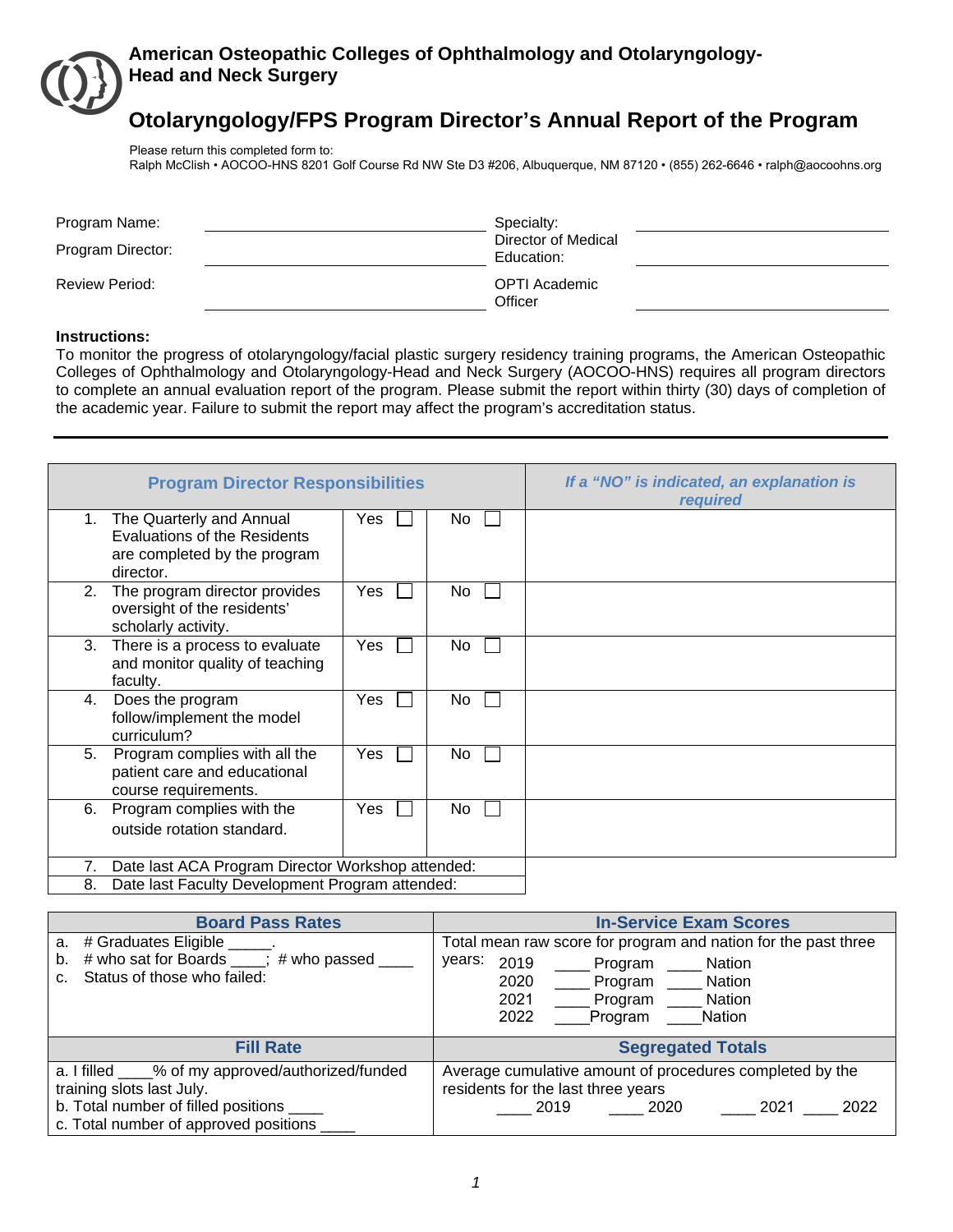Date of last Site Visit: **Number of years granted for accreditation: Number of years granted for accreditation:** List deficiencies from last site visit and how/when the deficiencies were corrected:

List attributes and shortcomings of the program as you see them and provide the AOCOO-HNS with a Five-Year Improvement Plan for the program:

**Site Visit** 

| <b>Resident Information</b> |                   |                                                                                                                |                   |  |  |
|-----------------------------|-------------------|----------------------------------------------------------------------------------------------------------------|-------------------|--|--|
| <b>Name</b>                 | <b>OGME Level</b> | E-Mail                                                                                                         | <b>AOA Number</b> |  |  |
|                             |                   |                                                                                                                |                   |  |  |
|                             |                   |                                                                                                                |                   |  |  |
|                             |                   |                                                                                                                |                   |  |  |
|                             |                   |                                                                                                                |                   |  |  |
|                             |                   |                                                                                                                |                   |  |  |
|                             |                   |                                                                                                                |                   |  |  |
|                             |                   |                                                                                                                |                   |  |  |
|                             |                   |                                                                                                                |                   |  |  |
|                             |                   |                                                                                                                |                   |  |  |
|                             |                   |                                                                                                                |                   |  |  |
|                             |                   |                                                                                                                |                   |  |  |
|                             |                   |                                                                                                                |                   |  |  |
|                             |                   |                                                                                                                |                   |  |  |
|                             |                   |                                                                                                                |                   |  |  |
|                             |                   |                                                                                                                |                   |  |  |
|                             |                   |                                                                                                                |                   |  |  |
|                             |                   |                                                                                                                |                   |  |  |
|                             |                   |                                                                                                                |                   |  |  |
|                             |                   |                                                                                                                |                   |  |  |
|                             |                   |                                                                                                                |                   |  |  |
|                             |                   |                                                                                                                |                   |  |  |
|                             |                   |                                                                                                                |                   |  |  |
|                             |                   | List the names of residents who left the program (i.e. transferred/withdrew) and the reason for the departure. |                   |  |  |

Provide a Resident Status Report to indicate residents who were denied advancement and any remediation plans instituted for residents:

|                       | <b>Program Changes</b>                                                                        |  |  |  |  |  |
|-----------------------|-----------------------------------------------------------------------------------------------|--|--|--|--|--|
|                       | If applicable, please describe any substantive changes to the program in the following areas: |  |  |  |  |  |
| Faculty               |                                                                                               |  |  |  |  |  |
| Administration/Staff  |                                                                                               |  |  |  |  |  |
| <b>Training Sites</b> |                                                                                               |  |  |  |  |  |
| Rotations             |                                                                                               |  |  |  |  |  |
| Other (concerns,      |                                                                                               |  |  |  |  |  |
| challenges,           |                                                                                               |  |  |  |  |  |
| accomplishments)      |                                                                                               |  |  |  |  |  |

| <b>Support</b>                     |     |    |           |  |  |
|------------------------------------|-----|----|-----------|--|--|
| Are you receiving the necessary    | Yes | No | Comments: |  |  |
| support from your OPTI?            |     |    |           |  |  |
| Are you participating in mid cycle | Yes | No | Comments: |  |  |
| reviews with your OPTI?            |     |    |           |  |  |
| Are you receiving the necessary    | Yes | No | Comments: |  |  |
| support from your institution?     |     |    |           |  |  |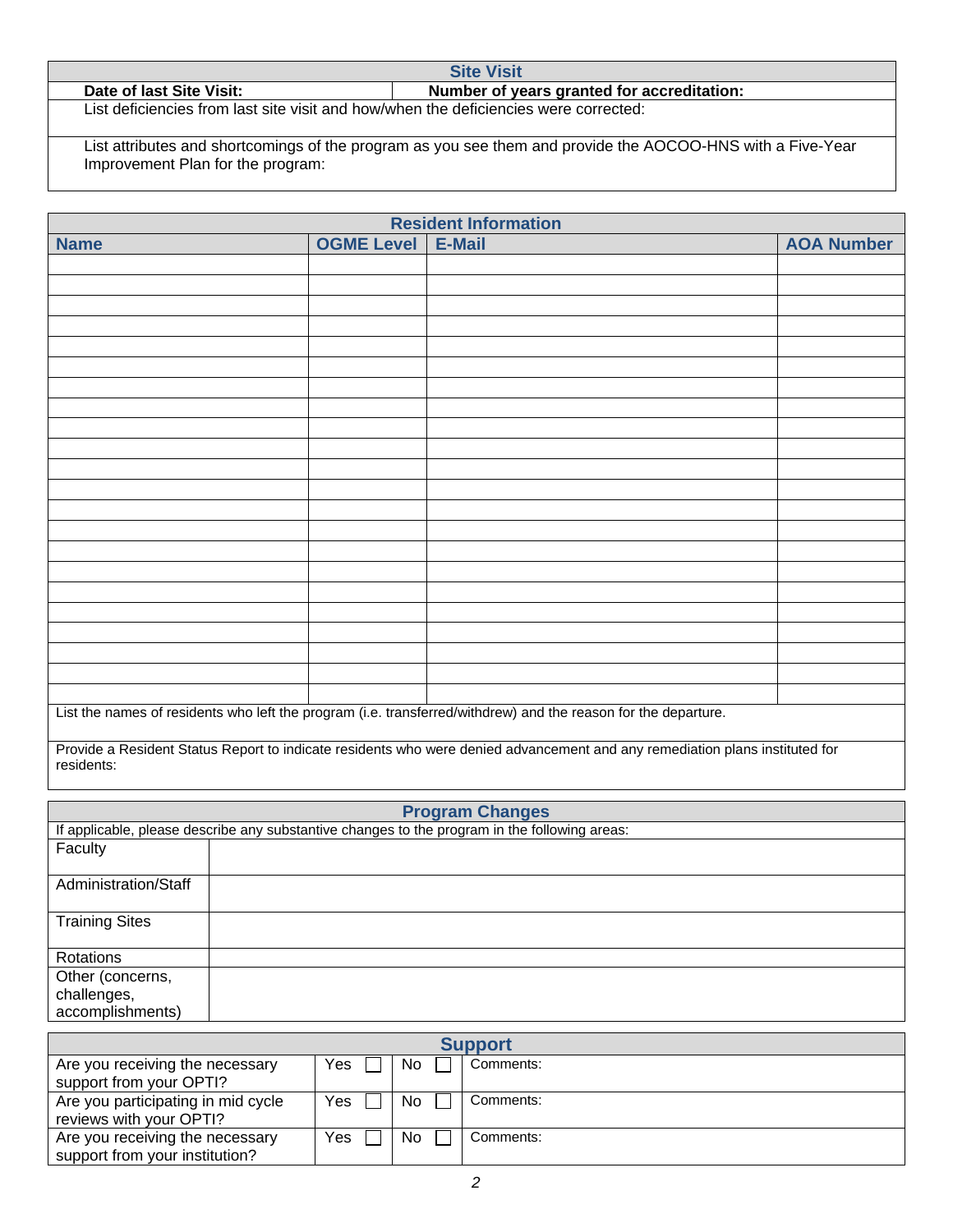| <b>Program Director Evaluation of Residents</b>                                                                                                                |            |                    | If a "NO" is indicated, an explanation is required |
|----------------------------------------------------------------------------------------------------------------------------------------------------------------|------------|--------------------|----------------------------------------------------|
| The institution and program<br>$1_{\cdot}$<br>fulfilled all of its responsibilities to<br>the residents.                                                       | Yes.       | No<br>$\mathbf{L}$ |                                                    |
| All unfulfilled responsibilities to<br>2.<br>the residents have been<br>addressed.                                                                             | Yes        | No                 |                                                    |
| The residents' academic projects<br>3.<br>(research, scientific paper,<br>statistics course or poster for<br>credit) were reviewed and<br>approved.            | <b>Yes</b> | <b>No</b>          |                                                    |
| Residents participated in the<br>4.<br>annual inservice examination.                                                                                           | <b>Yes</b> | No                 |                                                    |
| The inservice examination results<br>5.<br>were discussed with the<br>residents.                                                                               | Yes        | No                 |                                                    |
| Residents have established the<br>6.<br>required panel of patients in the<br>ambulatory setting and have<br>followed patients throughout the<br>academic year. | <b>Yes</b> | No                 |                                                    |
| Did any residents require special<br>7 <sub>1</sub><br>counselling for deficiencies?                                                                           | Yes        | No                 |                                                    |
| Were resident counselling<br>8.<br>sessions documented?                                                                                                        | Yes        | No                 |                                                    |
| Program complies with all patient<br>9.<br>care and educational course<br>requirements.                                                                        | Yes        | No                 |                                                    |

Program Director comments in any other areas not specifically mentioned above.

## *I certify that the information on this form is correct and accurate.*

| Signature of Program Director |  |
|-------------------------------|--|
| Date                          |  |

\_\_\_\_\_\_\_\_\_\_\_\_\_\_\_\_\_\_\_\_\_\_\_\_\_\_\_\_\_\_\_\_\_\_\_\_\_\_\_\_\_\_\_\_\_\_\_\_\_\_\_\_\_\_\_\_\_\_\_\_\_\_\_\_\_\_\_\_\_\_\_\_\_\_\_\_\_\_\_\_\_\_\_\_\_\_\_\_\_\_\_\_\_\_\_\_\_

\_\_\_\_\_\_\_\_\_\_\_\_\_\_\_\_\_\_\_\_\_\_\_\_\_\_\_\_\_\_\_\_\_\_\_\_\_\_\_\_\_\_\_\_\_\_\_\_\_\_\_\_\_\_\_\_\_\_\_\_\_\_\_\_\_\_\_\_\_\_\_\_\_\_\_\_\_\_\_\_\_\_\_\_\_\_\_\_\_\_\_\_\_\_\_\_\_

 $\Box$  , and the set of the set of the set of the set of the set of the set of the set of the set of the set of the set of the set of the set of the set of the set of the set of the set of the set of the set of the set of t

\_\_\_\_\_\_\_\_\_\_\_\_\_\_\_\_\_\_\_\_\_\_\_\_\_\_\_\_\_\_\_\_\_\_\_\_\_\_\_\_\_\_\_\_\_\_\_\_\_\_\_\_\_\_\_\_\_\_\_\_\_\_\_\_\_\_\_\_\_\_\_\_\_\_\_\_\_\_\_\_\_\_\_\_\_\_\_\_\_\_\_\_\_\_\_\_\_

\_\_\_\_\_\_\_\_\_\_\_\_\_\_\_\_\_\_\_\_\_\_\_\_\_\_\_\_\_\_\_\_\_\_\_\_\_\_\_\_\_\_\_\_\_\_\_\_\_\_\_\_\_\_\_\_\_\_\_\_\_\_\_\_\_\_\_\_\_\_\_\_\_\_\_\_\_\_\_\_\_\_\_\_\_\_\_\_\_\_\_\_\_\_\_\_\_

 $\Box$  , and the set of the set of the set of the set of the set of the set of the set of the set of the set of the set of the set of the set of the set of the set of the set of the set of the set of the set of the set of t

 $\Box$  , and the set of the set of the set of the set of the set of the set of the set of the set of the set of the set of the set of the set of the set of the set of the set of the set of the set of the set of the set of t

\_\_\_\_\_\_\_\_\_\_\_\_\_\_\_\_\_\_\_\_\_\_\_\_\_\_\_\_\_\_\_\_\_\_\_\_\_\_\_\_\_\_\_\_\_\_\_\_\_\_\_\_\_\_\_\_\_\_\_\_\_\_\_\_\_\_\_\_\_\_\_\_\_\_\_\_\_\_\_\_\_\_\_\_\_\_\_\_\_\_\_\_\_\_\_\_\_

## *I certify that the information on this form is correct and accurate.*

| Signature of DME or OPTI |  |
|--------------------------|--|
| Academic Officer         |  |
| Date                     |  |